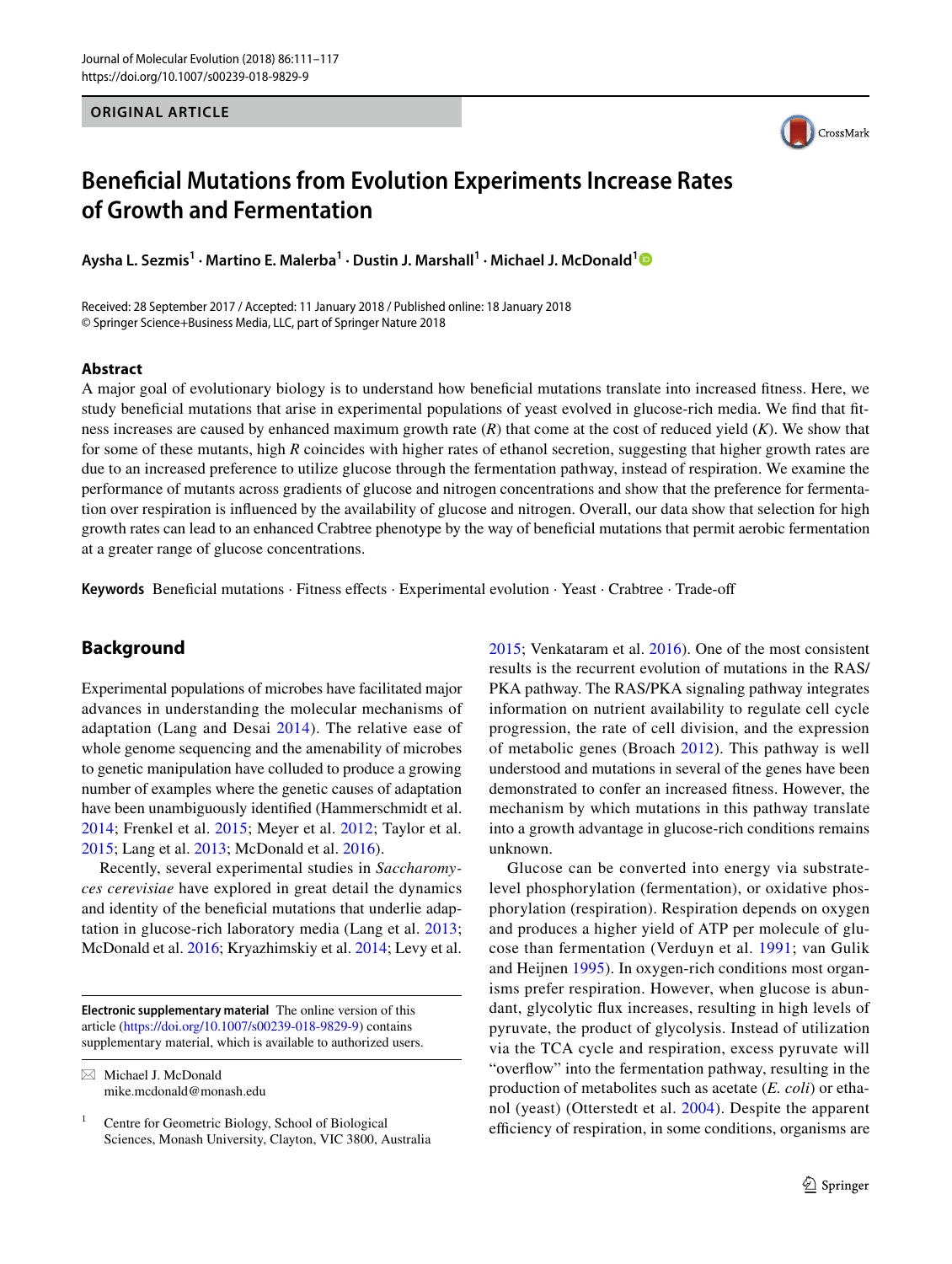known to preferentially utilize glucose via fermentation rather than respiration.

It has long been established that in glucose-rich, oxidative conditions *S. cerevisiae* prefers fermentation over respiration (Crabtree [1929\)](#page-6-14). This preference for overflow metabolism is referred to as the Crabtree-positive phenotype. *S. cerevisiae* is one of the few Crabtree-positive yeasts (Hagman et al. [2014;](#page-6-15) Deken [1966](#page-6-16)) and significant efforts have been expended to explain the preference for this apparently inefficient method of utilizing glucose (Pfeiffer and Morley [2014\)](#page-6-17). A potentially beneficial trait of fermentation is that, despite a lower yield of ATP per unit of glucose, there is a higher rate of ATP production per unit time (Pfeiffer and Morley [2014](#page-6-17); Pfeiffer et al. [2001\)](#page-6-18). In other words, fermentation may be less efficient than respiration, but it converts glucose into ATP more rapidly, thereby providing a means to convert the abundant glucose resources into energy more quickly than respiring competitors.

The evolutionary forces that drive the preference for fermentation or respiration can be understood with *R*/*K* selection theory, which predicts the outcomes of evolution in conditions of high or low resource availability (Reznick et al. [2002](#page-6-19)). An *R*-selected population has evolved with abundant resources and infrequently attains maximum population density. Individuals that most rapidly convert resource into biomass and energy are favored by selection in these conditions, even at the cost of efficiency. This inefficiency is beneficial as long as the population does not encounter resource scarcity. The high levels of resource, and relatively short periods of scarcity that characterize many yeast evolution experiments suggest that they may experience "*R*" selection. Indeed, experimental populations have been used to explore the evolution of trade-offs between *R*- and *K*-selected growth strategies (Luckinbill [1978](#page-6-20); Novak et al. [2006;](#page-6-21) Bennett and Lenski [2007](#page-6-22); Jasmin et al. [2012\)](#page-6-23).

The repeated experimental evolution of mutations in the RAS/PKA pathway suggests that the rate of glucose utilization is under selection. Since glucose utilization also underpins the Crabtree-positive phenotype, understanding the ecoevolutionary forces that drive adaptation in these potentially *R*-selected experimental populations could provide insight into the evolution of this defining trait of *S. cerevisiae*. Here, we re-construct beneficial mutants and measure their growth rates and obtain values for *R* and *K*. We find that beneficial mutations increase growth rate  $(R)$  at the cost of yield  $(K)$ and that increases in growth rate result from increased flux through fermentation pathways. We then examine performance of the ancestral strain and mutants across diverse glucose and nitrogen concentrations and show that the balance between fermentation and respiration is driven by both glucose and nitrogen. We find that beneficial mutations in the RAS/PKA pathway can cause an enhanced Crabtree-positive phenotype, whereby some mutants ferment glucose across a wider range of glucose concentrations than the ancestor.

## <span id="page-1-0"></span>**Methods**

#### **Host Strain and Construction and Mutants**

The host strain used in this study is DBY15084, a haploid derivative of W303 with a genotype of *MAT***a**, *ade2-1, CAN1, his3-11, leu2-3, 112, trp1-1, URA3, bar1Δ::ADE2*, and  $hml\alpha\Delta$ ::*LEU2*, previously described by Lang et al. ([2009](#page-6-24)). Mutant strains were constructed using lithium acetate (LiOAc) yeast transformation method to swap the gene of interest with a KanMX-promoter cassette. *IRA2, GPB1, GPB2, PDE2, KRE6, and TOH1* genes were separately swapped with a KanMX resistance marker (G418) in DBY15084 using strains from yeast deletion collection (Giaever et al. [2002](#page-6-25)). The KanMX resistance marker is commonly used in evolution studies and has been found to not confer a cost in competitive fitness assays (Pronk [2002](#page-6-26)).

#### **Media and Growth Conditions**

For growth assays, a single colony was grown overnight in 5 mL of CSM media including 20 g/L glucose and yeast nitrogen base (YNB) without ammonium sulfate. The following day, cell density of cultures was determined using  $OD<sub>600</sub>$  measurements. These measurements were used to standardize the inoculum of host and mutant strains to 0.1  $OD<sub>600</sub>$ . Cultures were grown on 96-well plates with a final volume of 150 µL media with carbon (glucose) and nitrogen (ammonium sulfate) as limiting nutrients. Glucose concentrations ranged as 6, 12, 14, 18, and 22 g/L while ammonium sulfate concentrations ranged as 0, 0.075, 0.75, 7.5, and 75 g/L of media. Cultures were grown at 28 °C, shaken continuously (fast setting) in the ELx808™ Absorbance Microplate Reader for 15 h. Readings of  $OD<sub>600</sub>$  were taken at every 20-min intervals to generate growth curves of the host and mutant strains.

#### **Statistical Analyses**

Maximum growth rate  $(R)$  and the maximum yield or carrying capacity (*K*) were estimated for each mutant by fitting standard logistic growth models to time-series of optical density with non-linear least squares techniques. All nonlinear models were ensured to successfully converge. Linear models followed by Tukey's post hoc tests were then used to assess the effects of each mutant type on *R* and *K*. All analyses were carried out using package nlme with the function nls in statistical software R (Pinheiro et al. [2016](#page-6-27); R Development Core Team [2016](#page-6-28)). Correlations were calculated using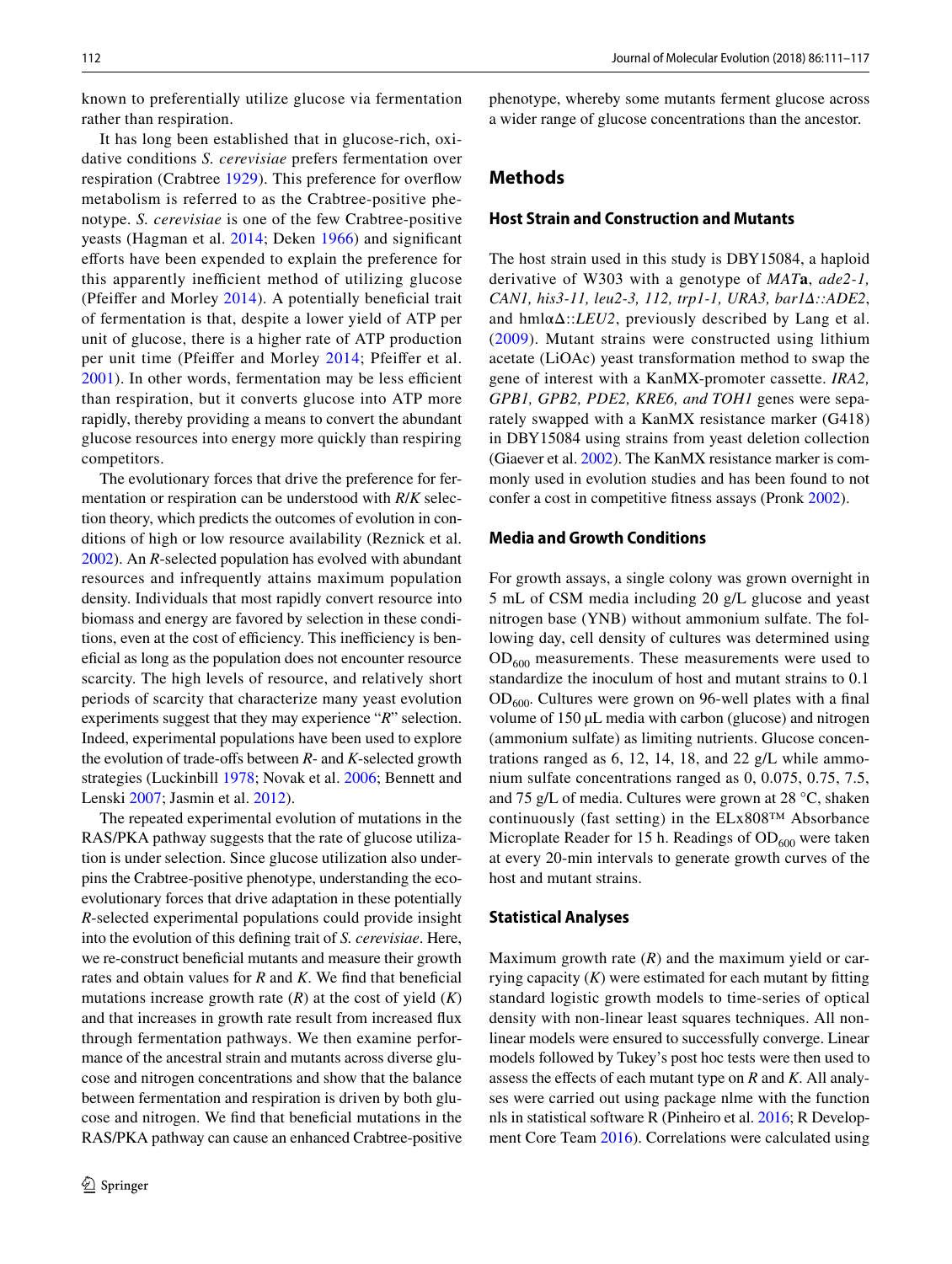Pearson's correlation coefficient. *t* was calculated for each correlation coefficient using the following formula:

$$
t = \frac{r}{\sqrt{\frac{1-r^2}{n-2}}},
$$

and *p* was calculated using *t*.dist function in excel, and multiplied by two to give exact, two-tailed *p* values.

#### **Spectrometric Determination of Residual Ethanol**

After 15 h of incubation in the ELx808™ Absorbance Microplate Reader, the cells were pelleted at 1000 rcf for 1 min using Eppendorf 5810 R Centrifuge and 20 µL of the supernatant was used for the subsequent residual ethanol measurements. Ethanol concentrations were assayed using Alcohol Dehydrogenase coupled with  $(NAD<sup>+</sup>)$  reduction reactions to NADH (Walker [1992\)](#page-6-29). 0.1% (17.1 mM), 0.3% (51.4 mM), 0.5% (85.7 mM), 0.8% (137.1 mM), 1% (171.3 mM), and 1.5% (257 mM) ethanol used as reference concentrations for generating standard curves and estimating residual ethanol concentrations. Reactions were set up on flat-bottom 96-well plates with a total volume of 213.7 µL. Reactions included 87 µL of 50 mM sodium phosphate buffer, 100  $\mu$ L of 15 mM NAD<sup>+</sup>, 20  $\mu$ L of the samples or ethanol standards, and 6.7 µL of ADH (5 mg/mL). Reactions were left to reach equilibrium at room temperature for at least 4 h, then their absorbance were recorded at a wavelength of 340 nm using ELx808™ Absorbance Microplate Reader. Specific excretion rates of ethanol were calculated by taking measurements of ethanol at 0, 4, 5.5, 6.5, and 7.5 h after inoculation with eight replicates for each time point. Following Basan et al. ([2015\)](#page-6-30), the slope of ethanol against cell density (mM/OD $_{600}$ ) was multiplied by specific growth rates for each strain that had been calculated for the first 8 h of growth (mOD600/min). This gave a final value with the unit mM/mOD<sub>600</sub>/min, which we converted to mM/OD<sub>600</sub>/ min. The nitrogen and glucose concentration gradients were carried out in microplates with one replicate for each condition. A single ethanol measurement was taken at 15 h after inoculation and normalized by cell density.

#### **Fitness Assays**

Fitness assays were carried out following Lang et al. [\(2011](#page-6-31)). Briefly, cultures were grown over night in defined CSM media containing either 20 or 6 g/L glucose. Strains were mixed with a GFP-marked reference strain in a ratio of 1:1 and incubated statically at 28 °C for 24 h. After the period of incubation, cultures were propagated by a  $1:2^{10}$  dilution into fresh media. The ratios of the marked reference to the strain of interest were estimated by cell cytometry after 10 and 30 generations, with at least 30,000 cells counted for each assay. A selection coefficient was calculated following Lang et al. ([2011\)](#page-6-31).

## **Results and Discussion**

# **Beneficial Mutants Exhibit a Trade‑Off Between Rate and Yield**

We constructed six strains, each with a deletion in a different "multi-hit" gene that had evolved mutations in multiple independent populations, across multiple evolution experiments (Table [1\)](#page-2-0). Four of these genes, IRA2, GPB1, GPB2, and PDE2 encode negative regulators within the RAS/PKA growth regulation pathway. Deletion of each of these genes has been previously confirmed to be beneficial (Kryazhimskiy et al. [2014;](#page-6-7) Venkataram et al. [2016\)](#page-6-9). TOH1 is not part of the RAS/PKA pathway and has an unknown function; however, a TOH1 mutant recovered from an experimental evolution study was shown by genetic reconstruction to confer a benefit in competitive fitness assays (McDonald et al. [2016\)](#page-6-6). We predicted that deletion of TOH1 would also be beneficial, since loss of function mutations are commonly observed in TOH1 in evolution experiments (Lang et al. [2013;](#page-6-5) Kryazhimskiy et al. [2014](#page-6-7)). KRE6 is required for beta 1,6 glucan biosynthesis. While certain substitutions in KRE6 are likely to be beneficial, no loss-of-function mutations have been discovered in KRE6 in evolution studies, suggesting that deletion of KRE6 would not be beneficial (Lang et al. [2013;](#page-6-5) Kryazhimskiy et al. [2014\)](#page-6-7).

<span id="page-2-0"></span>**Table 1** The number of mutations recovered in previous evolution experiments in the genes deleted in this study

|                | Locus Systematic Synonymous Missense Nonsense Indel Total Studies |    |   |          |                |                                                                                  |
|----------------|-------------------------------------------------------------------|----|---|----------|----------------|----------------------------------------------------------------------------------|
| IRA2 YOL081W 0 |                                                                   | 18 | 4 |          | 24             | Lang et al. $(2013)$ , Kryazhimskiy et al. $(2014)$ , Venkataram et al. $(2016)$ |
| GPB1 YOR371C 0 |                                                                   |    |   |          |                | Lang et al. $(2013)$ , Kryazhimskiy et al. $(2014)$ , Venkataram et al. $(2016)$ |
| GPB2 YAL056W 0 |                                                                   | 6  | 9 | 6        | 21             | Lang et al. $(2013)$ , Kryazhimskiy et al. $(2014)$ , Venkataram et al. $(2016)$ |
| PDE2 YOR360C 1 |                                                                   |    | 4 | 6        | 13             | Lang et al. $(2013)$ , Kryazhimskiy et al. $(2014)$ , Venkataram et al. $(2016)$ |
| TOHI YJL171C 0 |                                                                   | 2  | 2 | $\bf{0}$ | $\overline{4}$ | Lang et al. $(2013)$ , Kryazhimskiy et al. $(2014)$                              |
| KRE6 YPR159W 0 |                                                                   | 6  | 0 | $\theta$ | 6              | Lang et al. $(2013)$ , Kryazhimskiy et al. $(2014)$                              |
|                |                                                                   |    |   |          |                |                                                                                  |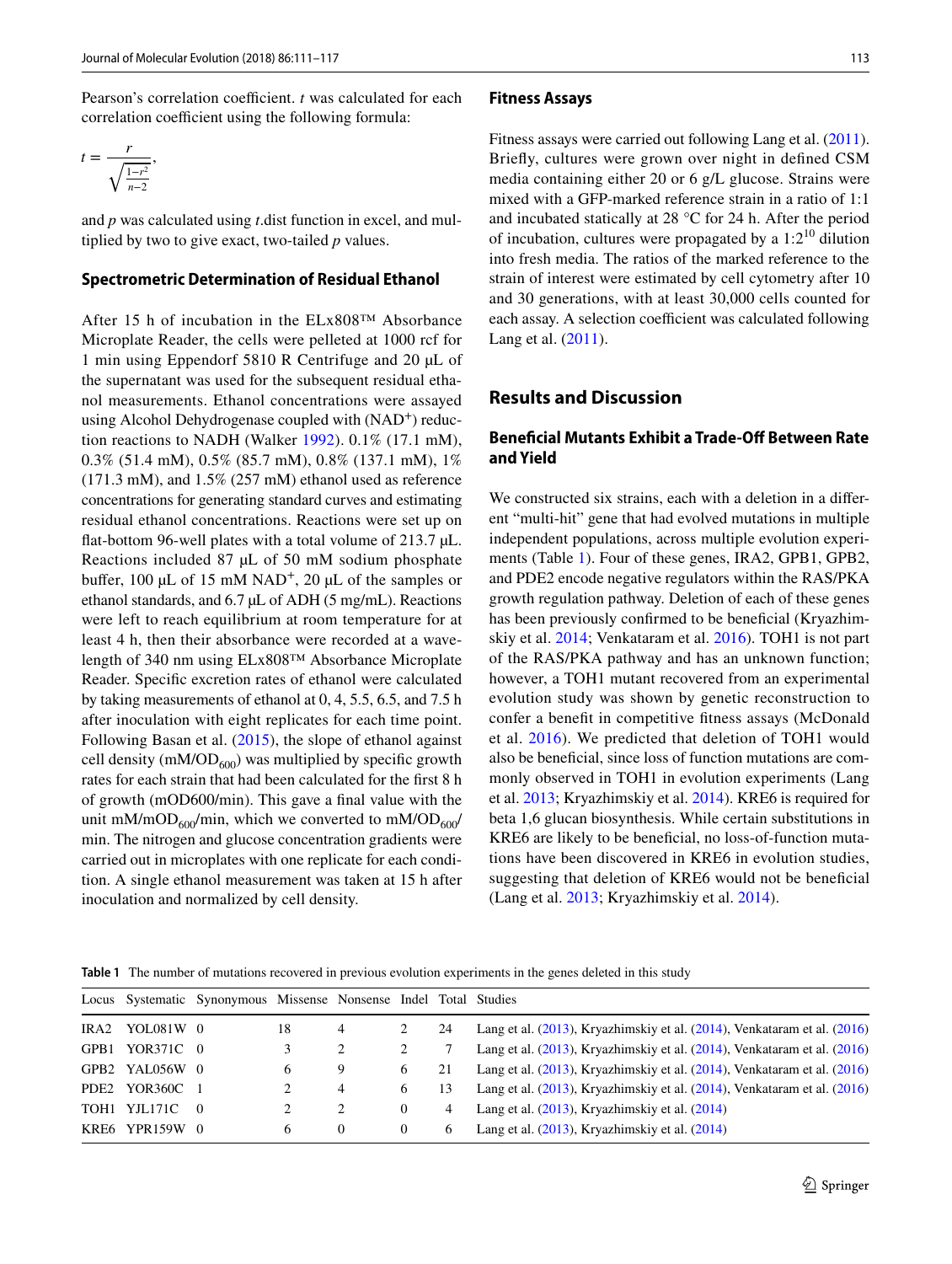We measured the fitness of the ancestor and deletion strains in conditions matching previous evolution experiments (Lang et al. [2013](#page-6-5); McDonald et al. [2016\)](#page-6-6) and confirmed that deletion of IRA2, GPB1, GPB2, PDE2 is beneficial (Fig. [1](#page-3-0)a). Our fitness assays showed that TOH1 deletion is beneficial and deletion of KRE6 is effectively neutral (Fig. [1a](#page-3-0)).

In order to explore the underlying mechanisms of the competitive advantage, we measured maximum growth rates (*R*) and maximum carrying capacity (*K*) for each strain. We found that *R* and *K* were strongly negatively correlated, suggesting a trade-off between growth rate and yield (*r*=−0.90,  $p = 0.0056$ ). We compared the fitness measurements of mutants to *R* and *K* and found that *R* had a positive correlation with fitness  $(r=0.86, p=0.012)$ , while *K* had no correlation with fitness, but showed a negative trend (*r*=−0.69,  $p=0.08$ ). Previous work has identified a trade-off between growth rate and yield using measurements of experimental yeast populations evolved over 5000 generations (Jasmin et al. [2012](#page-6-23)), largely explained by a transition from diploid to haploid. Since our beneficial mutants were engineered so that they could not mating-type switch and become diploid ("[Methods"](#page-1-0)), ploidy transitions are unlikely to explain fitness differences.

# **The High‑Yield KRE6 Mutant Has a Superior Fitness Effect in Low Glucose**

The KRE6 mutant has significantly higher values of *K* and lower values of *R* than the RAS/PKA pathway mutants (Fig. [1](#page-3-0)c, d). The high *K*/*R* ratio suggests that it may perform better in a low glucose environment. We carried out fitness assays in low glucose media to test this prediction. While fitness effects of the RAS/PKA and TOH1 mutants were all reduced relative to fitness measurements made in the high glucose environment, the KRE6 mutant had an elevated fitness in the low glucose environment (Fig. [1](#page-3-0)b). KRE6 encodes an integral membrane protein essential for cell wall biosynthesis (Roemer and Bussey [1991](#page-6-32)). The mutations obtained in previous evolution experiments were unlikely to cause a loss of function, but happen frequently enough that they are probably selected for in glucose-rich media (Table [1](#page-2-0)) (Lang et al. [2013](#page-6-5); McDonald et al. [2016](#page-6-6); Kryazhimskiy et al. [2014](#page-6-7)). Combined, these results suggest that selected missense mutations result in changes in function of KRE6 that lead to an *R*-selected mutant, while complete abrogation of the gene results in a *K*-selected mutant.

<span id="page-3-0"></span>**Fig. 1 a** Competitive fitness assays of deletion mutants measured in 20 g/L glucose. **b** Competitive fitness assays for each mutant measured in 6 g/L glucose. **c** Growth curve data were used to estimate carrying capacity (*K*) and **d** maximum growth rate (*R*) for each deletion mutant (Supplementary data). Error bars are  $\pm 1$  standard error of the mean. Asterisks indicate significant differences from the ancestor (0.05\*, 0.01\*\*, and 0.001\*\*\*)

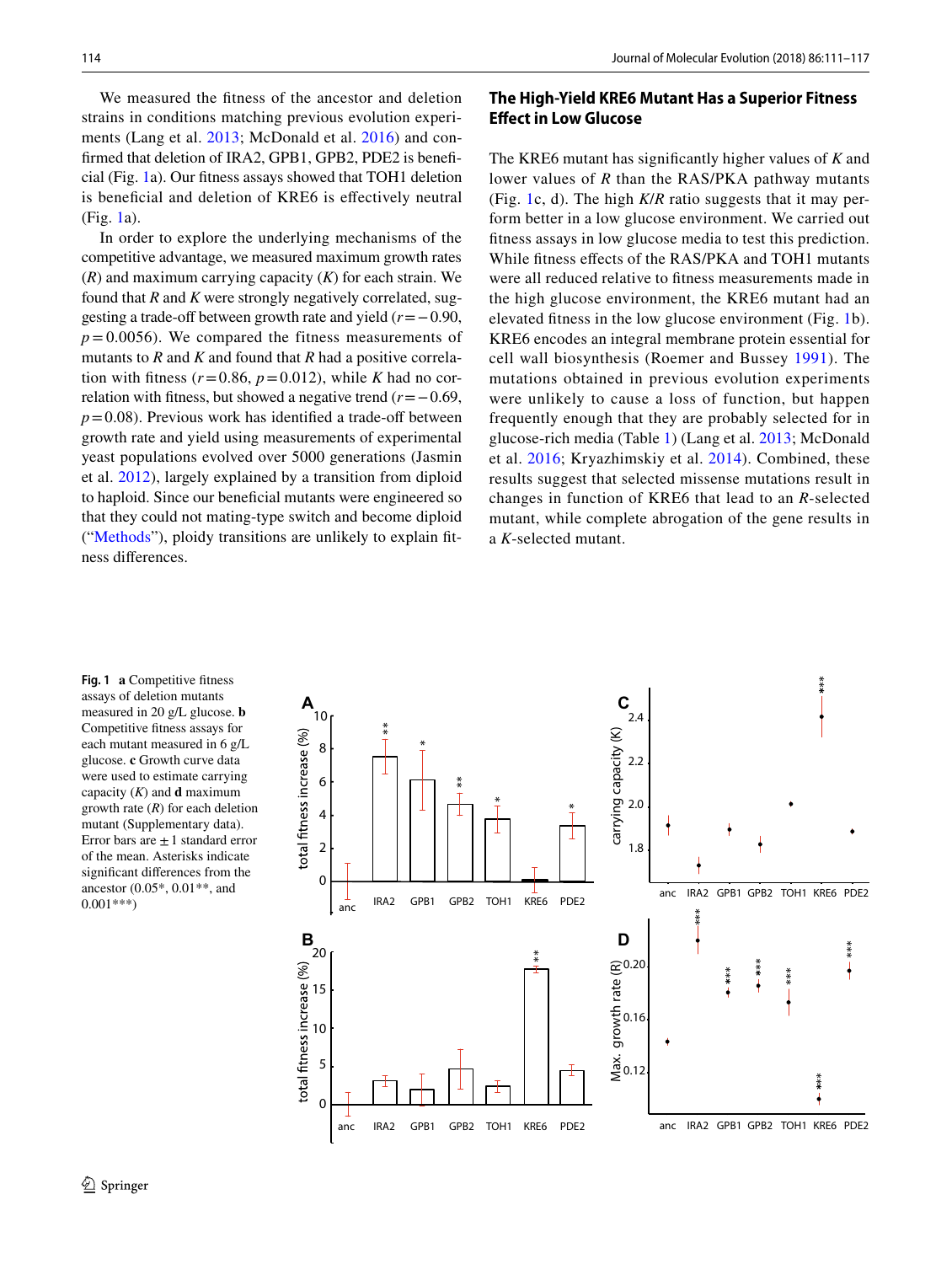## **High Growth Rate Is Associated with Increased Ethanol Production**

A proposed source of the trade-off between maximum growth rate and yield in a range of organisms is a branch point in glucose metabolism, where the product of glycolysis (pyruvate) is allocated to either respiration or fermentation (Pfeiffer and Morley [2014;](#page-6-17) Pfeiffer et al. [2001](#page-6-18)). The relative contributions of fermentation or respiration to growth can be estimated by measurement of the product of fermentation (Basan et al. [2015;](#page-6-30) Bachmann et al. [2013\)](#page-6-33). In a population of yeast cells, if the preference is for fermentation, this will manifest in detectable levels of ethanol. We measured the specific rate of ethanol production during log growth in media containing 20 g/L glucose, and found that three of the RAS/PKA mutants, PDE2, IRA2, and GPB2 had increased rates of ethanol secretion compared to the ancestor, with a significantly positive effect of *R* on ethanol secretion rates  $(F_{1,4} = 13.57, p = 0.022)$  (Fig. [2a](#page-4-0)). This suggests that, for the PDE2, IRA2, and GPB2 mutants, increased growth rates also result in increased rates of ethanol production.

GPB1 has an elevated fitness, growth rate, and absolute levels of ethanol compared to the ancestor, but does not have an elevated rate of ethanol secretion. One might have predicted that certain RAS/PKA mutants could promote cell division and growth, which would lead to an increase in absolute ethanol production, but not relative ethanol production. This seems to be true for the GPB1 mutant. Alternatively, mutants could lead to increased growth rate, but also increased relative ethanol production, which seems to be true for PDE2, IRA2, and GPB2. These results suggest that the translation of the effect from the RAS/PKA mutants into glycolysis, respiration, and fermentation occurs through a number of pathways, possibly dependent on interactions of the deleted proteins.

# **IRA2, GPB2, and PDE2 Mutants Prefer Fermentation over Respiration Across a Wider Range of Glucose Concentrations**

Previous work has found that ethanol is not produced when glucose concentrations drop below a threshold (Verduyn

<span id="page-4-0"></span>**Fig. 2 a** A plot of ethanol secretion rate and competitive fitness, both measured in 20 g/L glucose. The rate of ethanol secretion by the ancestral strain is given by the red-dashed line. **b** Heat maps show the relative production of ethanol for each strain after growth in media containing 6–22 g/L glucose and  $0-75$  g/L  $NH_4^+$ . Middle panel shows the approximate ratio of glucose:  $NH_4^+$  in each well. (Color figure online)

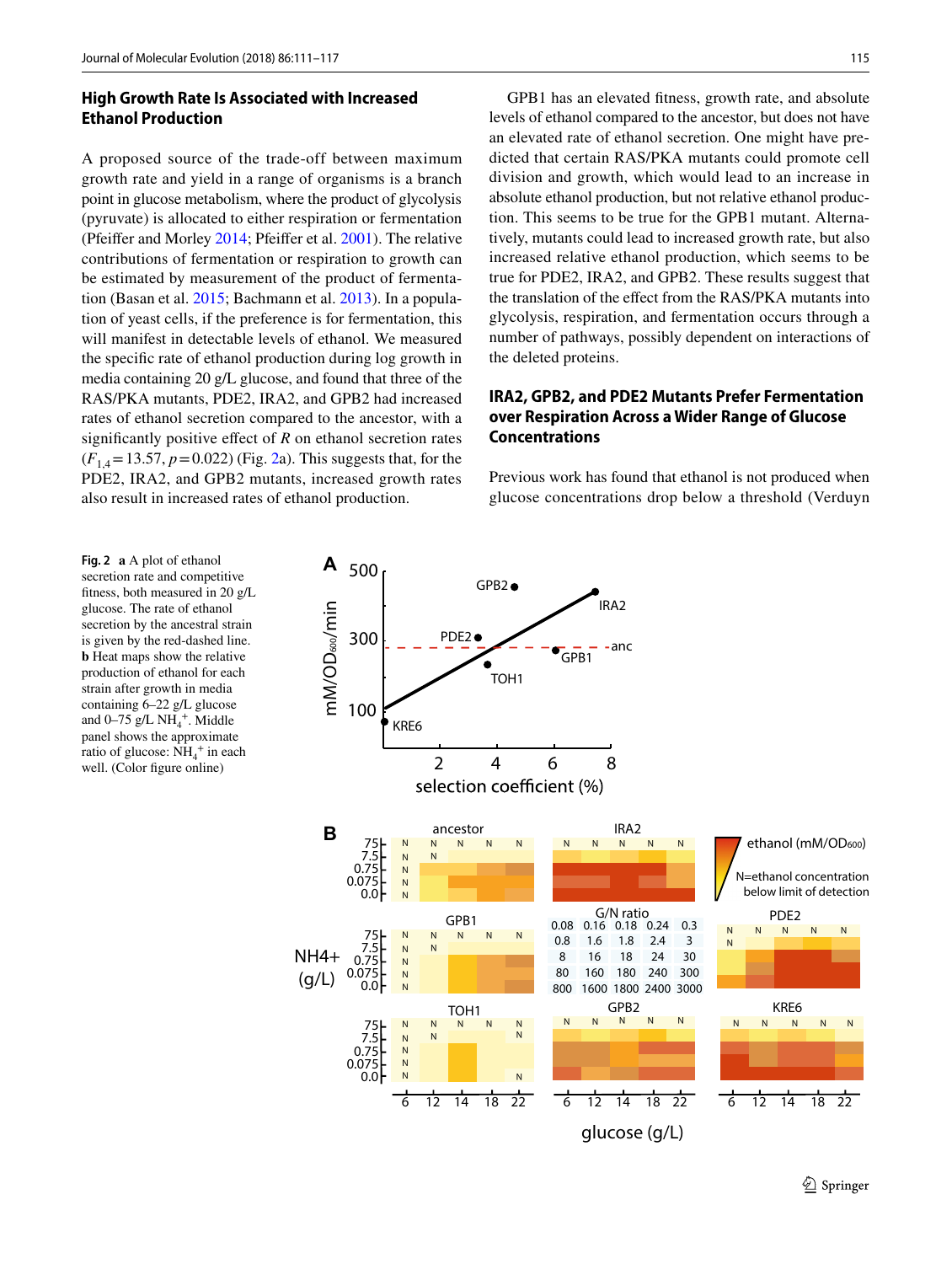et al. [1984\)](#page-6-34), suggesting that higher concentrations of glucose should result in more ethanol production. We grew cultures at varying concentrations of glucose, and found a strong positive correlation between glucose concentration and ethanol yield  $(r=0.97, p=0.005)$  (Fig. [2](#page-4-0)b). At the lowest glucose concentration measured, 6 g/L glucose, the progenitor *S. cerevisiae* strain did not produce any detectable ethanol. Interestingly, the IRA2, GPB2, and PDE2 mutants produced high amounts of ethanol at all glucose concentrations (Fig. [2b](#page-4-0)) suggesting that the low ethanol production of the ancestral strain at 6 g/L glucose was not due to fundamental constraints on ethanol production caused by the unavailability of glucose.

# **Increased Nitrogen Supply Reduces Fermentation, but Mutants Do Not Have an Altered Response to Nitrogen Concentration**

Recent work has emphasized the high proteomic cost of respiration, and shown that reducing the availability of nitrogen can drive overflow metabolism, even at low carbon source concentrations (Basan et al. [2015](#page-6-30)). We manipulated glucose and nitrogen concentrations using  $NH_4^+$ , a preferred nitrogen source for *S. cerevisiae* (Crepin et al. [2012\)](#page-6-35), and measured ethanol yield (Fig. [2b](#page-4-0)). The ancestral strain showed a sharp drop in ethanol production when 7.5 and 75 g/L  $NH_4^+$ were added to the media (Fig. [2b](#page-4-0)), supporting that nitrogen availability, as well as glucose concentrations, plays a role in overflow metabolism in yeast.

Our results show that for most strains, if nitrogen is added up to 0.75 g/L, ethanol production is not perturbed across a range of glucose concentrations (Fig. [2](#page-4-0)b). However, in low glucose, even when nitrogen is present in a similar ratio to high glucose treatments, fermentation is not evident. For example, in the ancestor strain, ethanol was not produced in 6 g/L glucose and 0 g/L NH4 +, which has a *G/N* ratio of 800 (Fig. [2](#page-4-0)b, middle panel). However, ethanol was produced in cultures with a *G/N* ratio of as low as 24 and 30. In agreement with this, we failed to detect any statistically significant interaction of the absolute amounts of  $NH_4^+$  and glucose  $(F_{1,220} = 0.82, p = 0.36)$ . This suggests that it is not the ratio of glucose to nitrogen, but their absolute concentration that influences the fermentation/respiration balance.

These results have implications for the selective forces that underlie the evolution of the Crabtree positive phenotype. Did yeast experience selective pressures driving rapid growth rates or was there selection to circumvent low levels of nitrogen? Our results show that selection for rapid growth can cause the evolution of a more extreme Crabtree-positive phenotype. They also show that high levels of nitrogen can suppress fermentation, implying that nitrogen abundance is a hard constraint on the choice between fermentation and respiration. However, the beneficial mutations studied here arose in experiments that never experienced high nitrogen concentrations. While these mutants may be able to ignore low glucose as a cue to switch from fermentation to respiration, they have not been selected to ignore high nitrogen concentrations. It would be interesting to conduct experiments in media with high nitrogen and high glucose to see if selection for rapid growth could break the repressive effect of high nitrogen concentrations on fermentation.

#### **Conclusions**

The mutations studied here were obtained from experimental populations subjected to selection for high growth rates in a glucose-rich, and crucially, relatively nitrogen poor environment. Growth curves are relatively easy to obtain for microbial populations, and it may prove fruitful to measure *R* and *K* for evolved populations and putative beneficial mutants from other evolution experiments (Novak et al. [2006](#page-6-21); Bennett and Lenski [2007\)](#page-6-22). In this experiment, we found that simple selection for high growth rates, or *R* selection, can drive the evolution of a preference for fermentation at glucose concentrations where respiration is preferred by the ancestral strain. The mutants tend to be in negative regulators of cell growth, suggesting that the yeast has evolved sophisticated regulatory mechanisms to ensure that the Crabtree-positive phenotype is only "engaged" at very specific glucose and nitrogen concentrations. Here, we found that strains adapted to high glucose expanded the range of glucose conditions where fermentation was preferred, but did not evolve a change in response to nitrogen. It may turn out that low nitrogen availability played a key role in the evolution of the Crabtree-positive phenotype. The finding that nitrogen abundance can suppress overflow metabolism is novel for yeast, but is consistent with findings that fermentation requires less protein mass than respiration (Basan et al. [2015](#page-6-30)). The mounting evidence for the importance of nitrogen abundance in the overflow metabolism suggests that nitrogen as well as glucose should be considered in theories addressing the evolution of the Crabtree-positive phenotype in Yeast.

**Author Contributions** MJM conceived the study. ALS, MEM, DJM, and MJM designed the study. ALS and MJM conducted experiments. MEM and MJM analyzed the data. ALS, MEM, DJM, and MJM wrote the paper.

**Funding** MJM was supported by ARC Grant No. FT170100441.

## **Compliance with Ethical Standards**

**Conflict of interest** We have no competing interests.